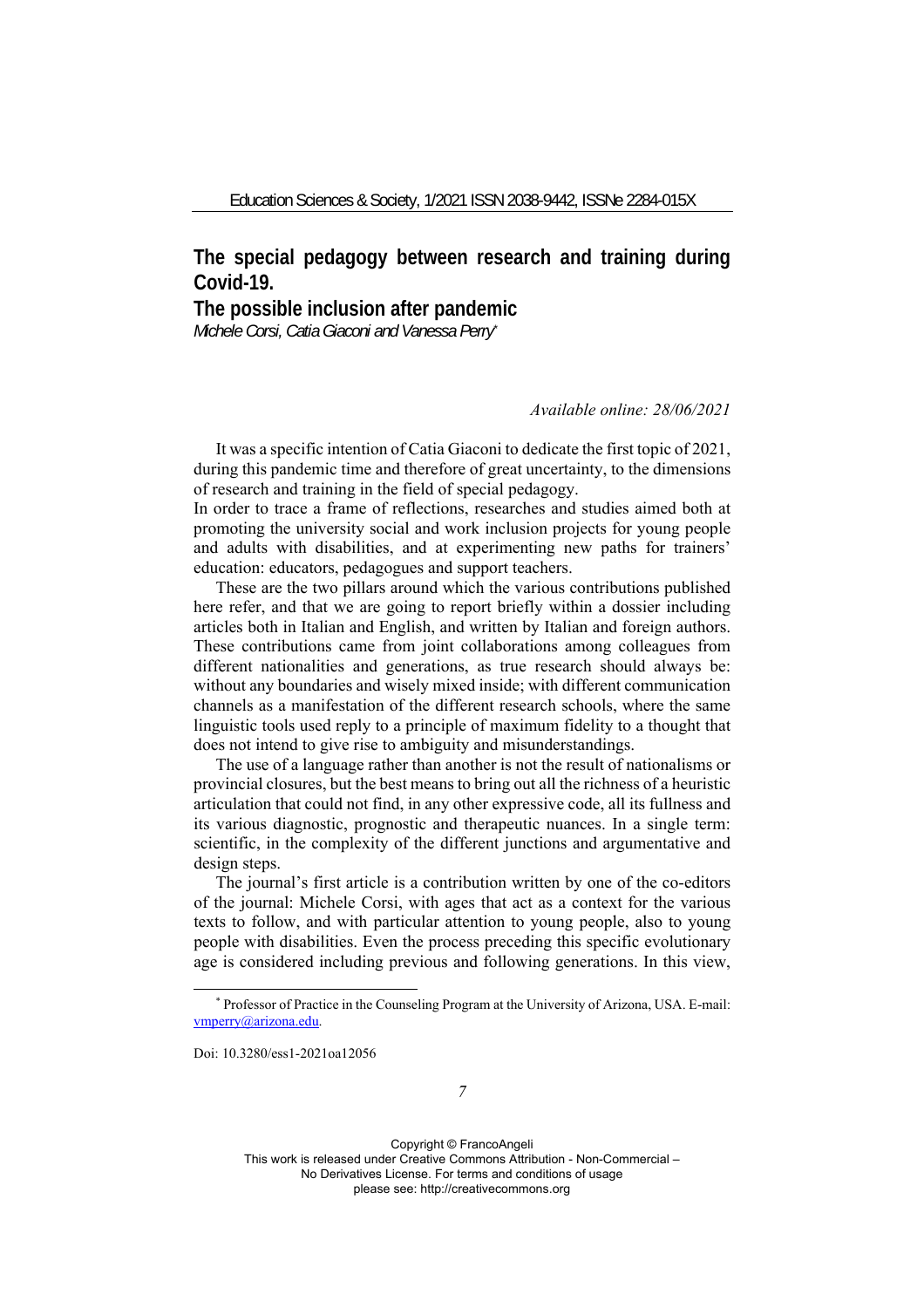the individual is seen as the focal point in all his aspects and existential conditions, especially in this Italian pandemic period.

In "A year of pandemic and crime to the younger generations. Suggestions and hypotheses", Corsi underlines that what was missing in Italy was, unquestionably, the culture of a serious, authentic, and motivated planning, together with the design styles and the possibility to make forecasts, for many institutions and for most citizens. In addition, he underlines the lack of a necessary and unavoidable recourse to prevention, often limited to a barely "repairing" action.

All these terms also represent the perimeter of science at the service of politics and decision-making power, with an approach which has often been annoying, if not harmful, and often incomprehensible. A pandemic – however, it should not be overlooked – that has caught anyone unprepared and inexperienced.

The second focal point is identified in the school and university and its attendants: from children to young people. These subjects show numerous inequalities in our country: poor students, children lacking services in Southern Italy, and a middle class which is drowning into destitution, misery, and unemployment. These issues had to face the matching between classroom teaching and distance learning.

Corsi elaborated these thoughts in the light of the psychosocial and educational conditions of the younger generations, to keep this age from becoming a time of crisis, which cannot be overcome, but rather to lead it toward opportunities for life, culture, and mental health, and, finally, bearing in mind that the right of education, for each and every one, is the only social elevator that can change the destiny of a country, in this case Italy, and also foster economy and employment. Skills are a fundamental variable of GDP growth as well as of democracy actually implemented and not recited only in words.

Here we intend to group the different texts around the two polarities highlighted at the beginning of this Editorial, being aware that sometimes the watershed between reflections, research, and studies aimed at promoting university, social and work inclusion projects for young people and adults with disabilities and the experimentation of new paths for the trainers' education, lies a thin veil of Maya of Schopenhauerian memory – as it occurs for any authentically scientific weaving. However, we work willingly for this.

This first group opens with an article written by Márcia Greguol, Cristiana Conti, Bruno Marson Malagodi, Bruna Barboza Seron, Elaine Cappellazzo Souto and Attilio Carraro, entitled "The impact of COVID-19 pandemic on the practice of physical activity of people with disability". Here the authors highlight how the global pandemic caused by COVID-19 has profoundly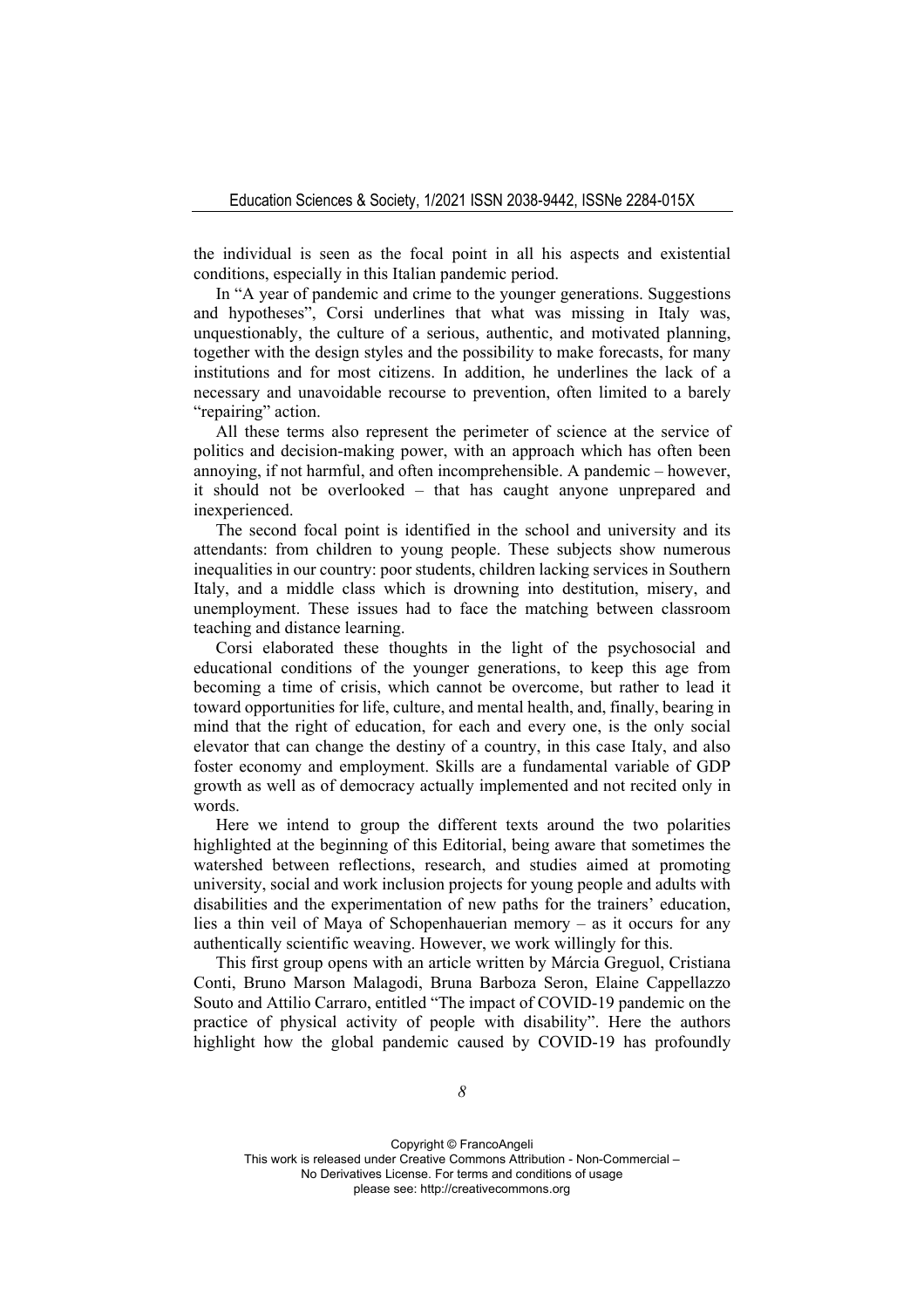changed the daily life of most of the world population. Within it, people with disabilities, who have been particularly affected by these changes, have often accentuated their isolation and marginalization due to greater difficulties in accessing health services.

People with disabilities are also damaged in relation to their ability to participate in physical activity, with even more negative consequences for their quality of life and their health. Pointing out how, regardless of the type of disability, and in most cases, they did not even have the opportunity to access it or to take advantage of some kind of remote driving. With a greater prevalence, therefore, of sedentary behaviours and negative attitudes also in their eating habits as reported by caregivers; finally, to highlight the need for specific strategies and initiatives for people with disabilities in order to maintain healthy habits and a physically active lifestyle.

Likewise, as Serena Sani writes in "The economic, social and educational consequences of the Coronavirus pandemic for immigrant families and their children", the Covid-19 pandemic, and the consequent lockdown, also had dramatic effects on another fragility condition: foreign families and their children. By highlighting, in particular, the economic, social, and educational problems of these families and their children in the long period of health crisis and the closure of schools. With many foreign students who have not been able to access distance learning and, therefore, take advantage of the necessary relationships with teachers and classmates; remaining, therefore, completely outside the school circuit and from all those opportunities for interaction and learning that are fundamental for their training path.

In a broader perspective, which we could define as a further context, we mention the article by Stefania Montebelli, entitled "The territory as space for social creativity. An example of a laboratory for a Welcoming City", in which the author emphasizes how the current trend of urban transformation no longer affects only the expansion of urban centers, but rather the conversion of existing heritage. With an urban space that, today, is often discontinuous, composed of places that time has placed close, but often without any planning, demonstrating that the evolution of territoriality is, not infrequently, faster than that of the territory that keeps the material inventories. Thus forming interstitial spaces in the urban fabric that only social creativity can reinsert into the planning of an inhabited and vital context, giving them a new meaning. This should be grasped in all its urgency because, whether territorialisation concerns the conquest of extraterritorial spaces, or the best use of those within one's own territory, the abandoned urban space represents a sort of threatening indeterminacy that can come to be de-structuralizing for the territory, as well as for the collective identity. Creativity, therefore, turns out to be a territorializing strategy through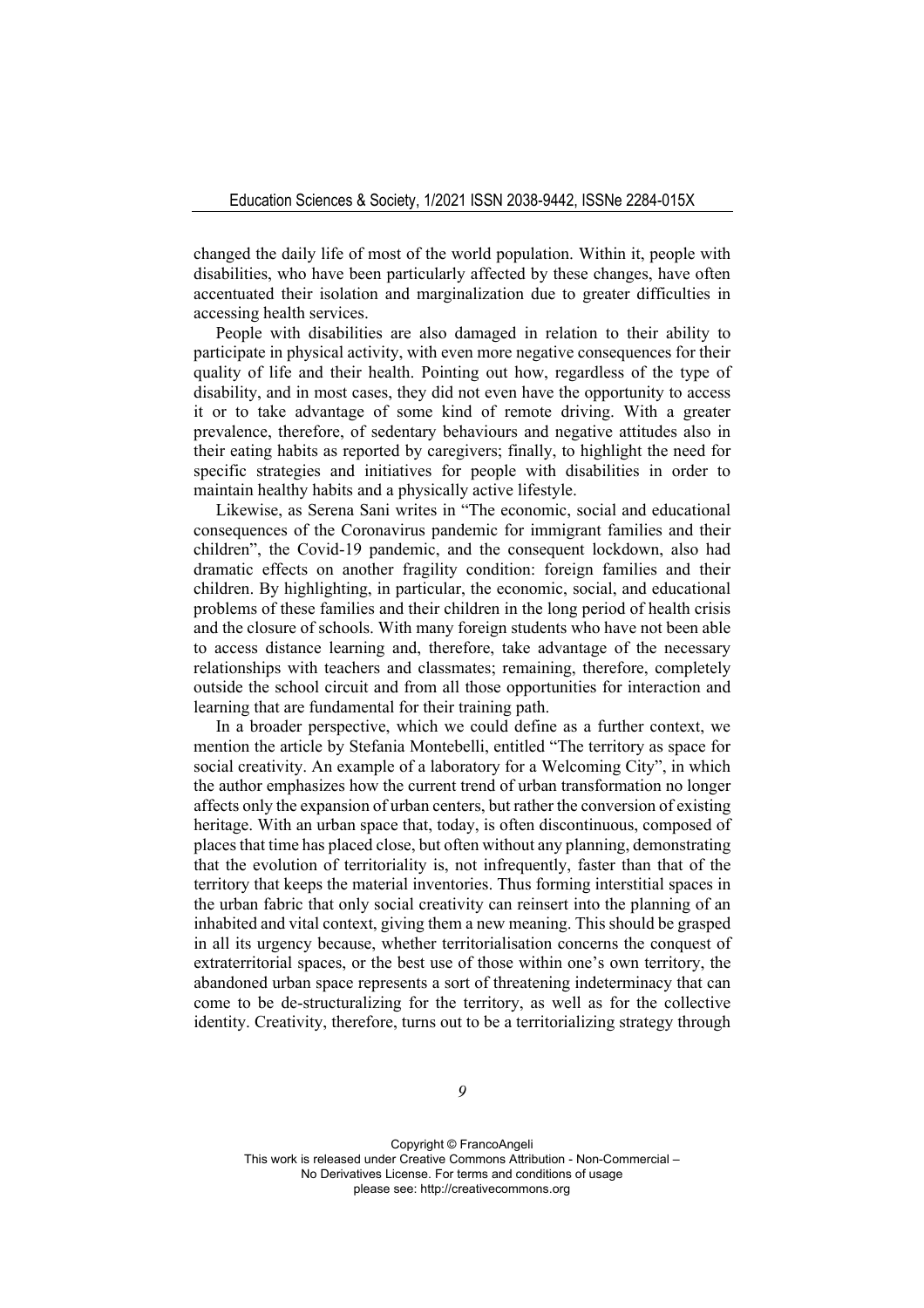which society can nevertheless educate to active citizenship by reifying, signifying, and functionalizing the spaces of living, self-representing itself.

Finally, in a sort of transition between this first group of contributions and the second, in a narrative that passes from the existing to the project, is the article by Francesca Salis and Britt Rodhes: "Trauma-Informed Care During a global pandemic: synergies and multidisciplinary boundaries for working with childhood, adolescence, senility, and disability". The question of an informed approach to trauma is here faced from a multidisciplinary perspective and from global and systemic management. With particular regard, in the current pandemic context, for the most fragile people at every stage of existence. Especially when fragility is due to deficit and disability. Trauma-Informed Care organizations, the most widespread and present in the Anglo-Saxon context, refer, for example, to the following principles: create a safe and reliable environment; allow the relationship, or support, between peers and self-help; implement personal empowerment, self-representation, and self-determination. Aiming to reduce exposure to adversity and implementing collective skills for assistance, education, and guidance.

In the second part of the work, however, the role of special pedagogy in trauma and in the problems highlighted by the COVID 19 pandemic is outlined. With the importance of recognizing, evaluating, and dealing with traumatic stress in promoting collaboration with families and social networking, and in the hope of creating policies and cultures capable of managing emergencies in relation to everyone's needs, but with a priority and greater attention aimed at the most exposed people, such as people with disabilities.

In the second group, we will try to follow a chronological-evolutionary path from birth to youth and beyond.

Starting, also here, from a "framework" given by Antonio Manuel Amor, María Fernández, Miguel Ángel Verdugo, Alba Aza and María Isabel Calvo, in their contribution entitled "Towards the fulfilment of the right to inclusive education for students with intellectual and developmental disabilities: framework for action". The authors argue that, since the United Nations Convention on the Rights of Persons with Disabilities (2006) was approved, inclusive education has evolved towards a right capable of guaranteeing education for all students. Despite this, students with intellectual and developmental disabilities (IDD) have not benefited from this important legal opportunity on a par with others. On the contrary, in the last 15 years they are experiencing a stagnation. There remains an important gap between the policies approved at national, regional and local level aimed at including these students and the educational experiences they received within the educational systems. In order to address this gap, the authors present a conceptual and practical support paradigm and quality of life model that provide educators with a system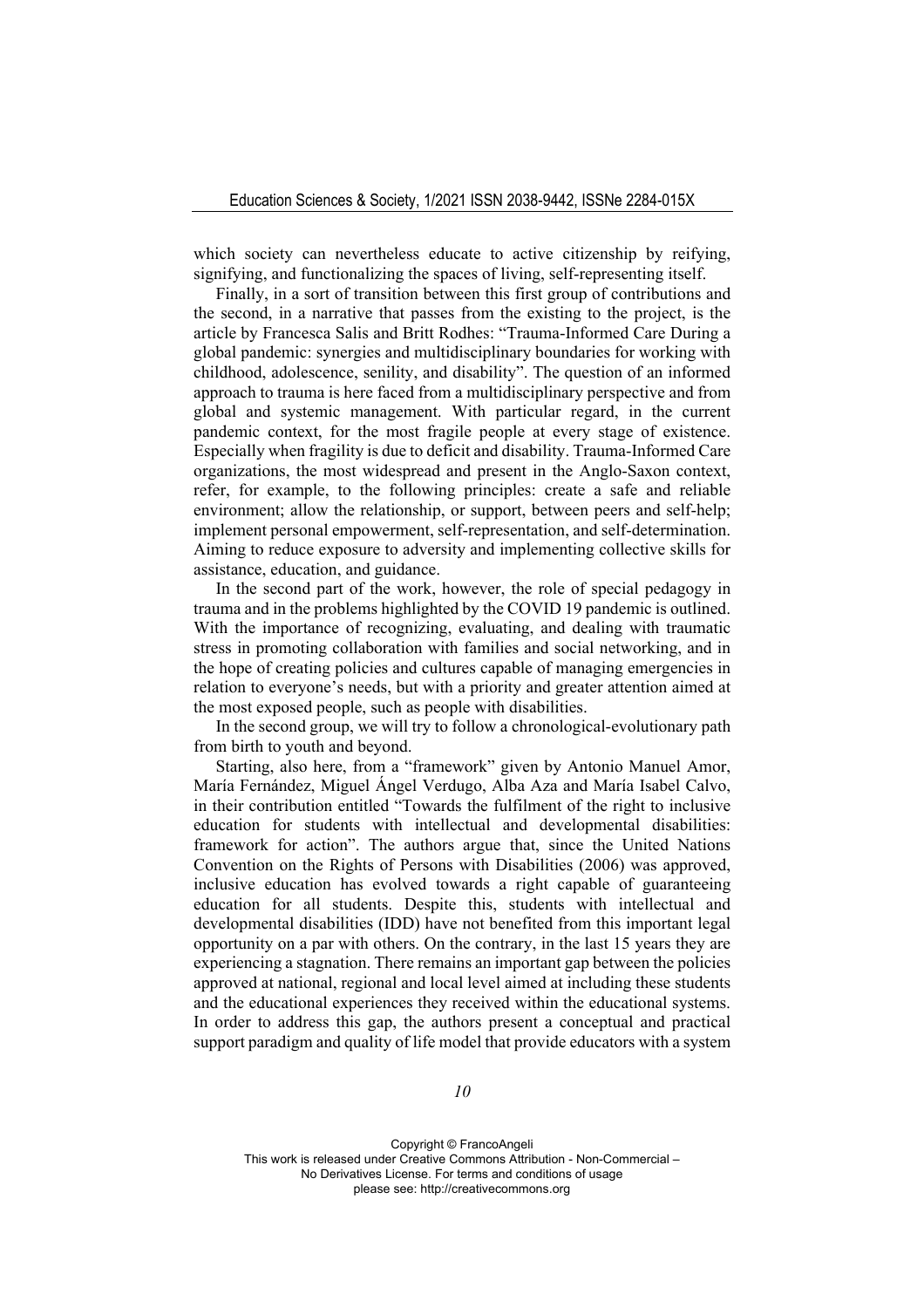of actions capable of shortening the distance between the current education of students with IDD and what is desirable. This global approach is capable of directing the access, participation, learning and development of students with IDD to their maximum potential, and allowing the achievement of the necessary aims for inclusive and quality education.

Hence, with a focus instead on birth  $-$  so as to start the aforementioned chronological-evolutionary path –, the contribution of Gianluca Amatori: "Preterm infants: parental implications and perspectives of special pedagogy for early childhood" in which the author highlights how preterm birth is an event that currently affects about 30,000 children a year in Italy.

The great advances made in the field of neonatology (especially in recent decades) have in any case drastically reduced the risk of mortality. However, it should be remembered that these children – writes Amatori – can run a significant danger: that of developing complications so serious as to potentially lead to permanent diseases or disabilities, especially for those born at a lower gestational age. The article then delves into the phenomenon of prematurity according to the parental and pedagogical dimension. Interdisciplinary synergistic actions of special education should be promoted both in direct support to families and in the preparation of generative welfare actions able to involve educators and teachers as valid allies in early intervention and in the implementation of efficient educational services for early childhood.

Two contributions concerning the 3-6 year range follow below.

The first is by Luigi d'Alonzo and Roberta Sala: "The educational needs of teachers for the early diagnosis of difficulties in kindergarten", in which the two authors present a reflection on potential training courses for kindergarten teachers. In particular, the data reported derive from a phase of the researchaction promoted within the European project Erasmus+ More Opportunities for Every Child (MOEC), which involved colleagues from Italy, France, Spain and Poland, to investigate the possibility to build observation tools capable of detecting the difficulties of preschool children.

The results of the project refer to the growing need to promote reflections on the value of observation, which should be increased through adequate teacher training. Other aspects deserving particular attention, are the appropriate educational strategies to guarantee the quality of education and creation of real communities of practice. In this direction, the authors stress the need to develop new professional skills to support the educational and learning growth of every kindergarten child.

With the article by Lucia Dinacci: "Philosophizing in the age of pandemic: topicality and new challenges for Philosophy for Children", instead, these are explored starting from the challenges and criticalities in which the pandemic situation from Covid-19 has placed us, the possibilities that the "Philosophy for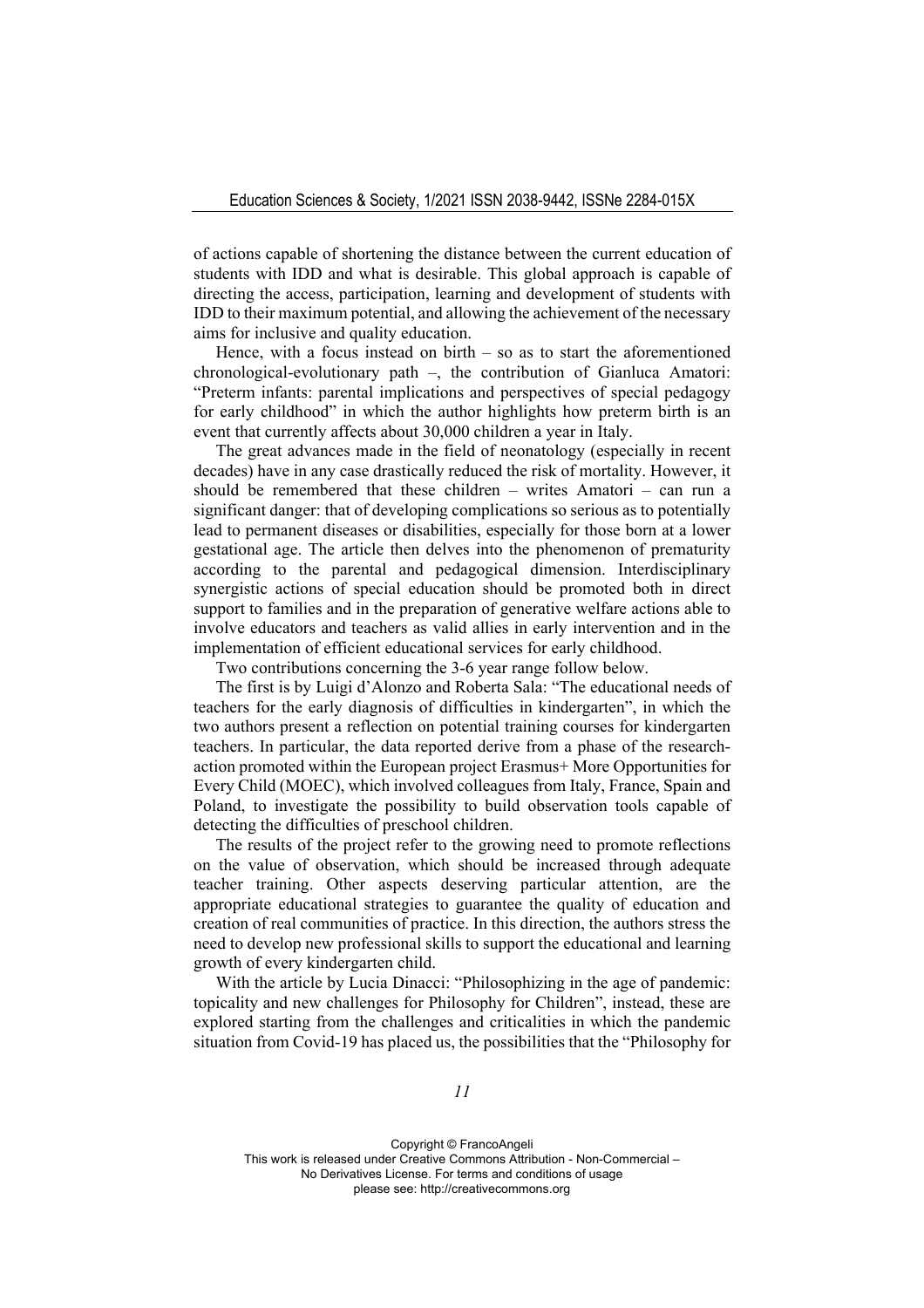Children" curriculum could offer not only at the didactic level, but also at the communitarian level, through the specific educational device of the "Philosophical Research Community". In particular, the proposal of the "Philosophy for Children", which is expressed in the dialogic practice of philosophy-making, could allow the pandemic experience to be reorganized into a new horizon of sense and meaning, recovering, in the context of this "new normal" in which reflexivity has been replaced by an emergency-type action, a perspective oriented to the value and care of the other. Also underlining the importance of the latent dimension of the "communitas", as an original condition and transcendental presupposition of our existence, making it "dialogue" with the "Philosophical Research Community", considered as an ideal model towards which all communities should strive.

Here we introduce three contributions on primary school, and a fourth, also, on the age of childhood.

The first is by Donatella Fantozzi: "Teaching and learning in secondary school: theoretical paradigms and operational declinations for an inclusive school", in which the author argues the need to think about a training path that allows the future teacher to experience their own theoretical learning through operational methods such as internships, laboratory activities, the coaching of experienced colleagues during the first period of service and continuous training for the entire time frame of the profession. As clearly emerges from both scientific research and OECD international monitoring on the state of the school and the skills of teachers, as well as directly from aspiring teachers who express, in the survey presented, the need to acquire specific skills about inclusive teaching, collegiality and interdisciplinary, considered indispensable devices for being able to and knowing how to decline teaching in learning. And presenting, upon completion, the results of an exploratory survey carried out among the students of the University of Pisa, in the academic years 2018-19 and 2019-20, relating to the training course for the acquisition of the 24 University Educational Credits necessary to access teaching: survey aimed at measuring the satisfaction and wishes of the participants.

The second is by Fabio Bocci and Ines Guerini, entitled "Remote laboratory experiences on inclusive pedagogy and didactics. Teacher training in the covid era", in which the authors highlight how the Covid-19 pandemic has largely forced a rethinking of social spaces in the relationship, including education and training, bringing out a whole series of critical issues and issues already present in the pre-pandemic era, but which the forced confinements and the limits imposed by the distancing have further amplified. Therefore, in the university context, a reconfiguration of spaces (presence vs distance) had to be carried out, like the training paradigm itself. Representing, in this way, an opportunity not to be lost, and opening up to experiences which, despite their tendency to re-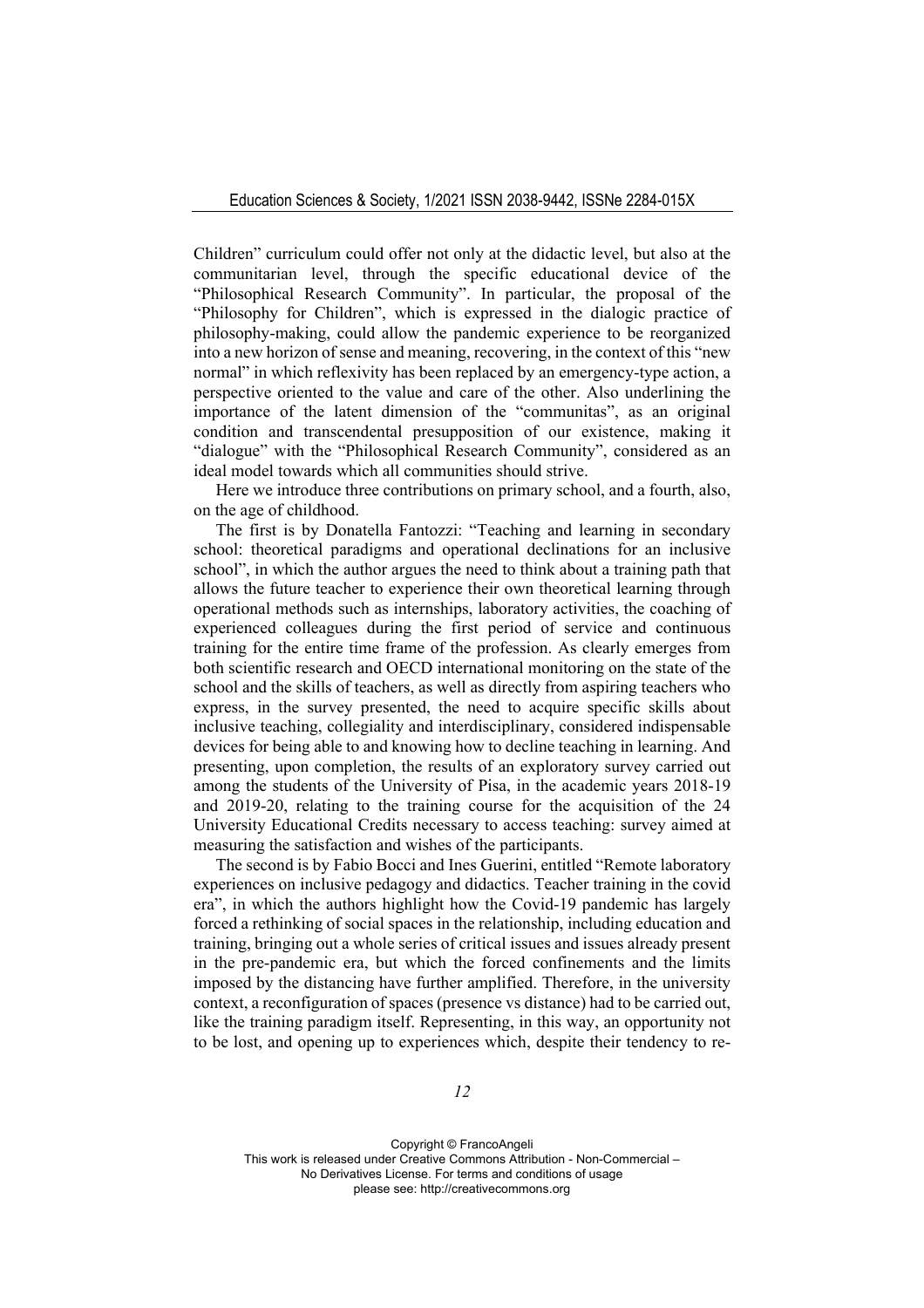adapt the old into the new, are nevertheless able to introduce some innovative elements, together with the experimentation of fields of action so far only partially explored. This is what happened – we read – also to the authors of this contribution in which some laboratory experiences conducted in the context of the initial training of primary school teachers are described. And in which the scientific background consists of the reference context of inclusive pedagogy and teaching, which represents not only the disciplinary content to be conveyed, but also the horizon of meaning for the methodological-didactic choices adopted and for the choice of the same object of study proposed to the participants.

The third is the contribution of Simone Aparecida Capellini, Isabela Pires Metzner, Noemi Del Bianco, Ilaria D'Angelo, Aldo Caldarelli and Catia Giaconi: "Perceptual-visual-motor measures, reading and properties of eye movements of students with attention deficit hyperactivity disorder". This study aims to compare and relate the performance of students with attention deficit hyperactivity disorder (ADHD) to academic performance in perceptual-visualmotor and reading processes, in order to verify the progress of eye movements when students with ADHD are reading. Twenty primary school students, of both sexes, and aged between eight and twelve, participated in this research, divided into two groups: Group I (GI), consisting of 20 students with interdisciplinary diagnoses of ADHD, and group II (GII), made up of 20 students with good academic performance, matched by gender, age group and education with GI. All students were subjected to the evaluation protocol of reading processes (PROLEC) also in the computerized version and to the visual perception development test 3 (DTVP 3). During this activity, Gazepoint GP3 Eye Tracker equipment was used, which records eye movements and analyzes the properties of these movements using Gazepoint Analysis UX Edition software to capture eye movement while reading. These procedures were then applied individually to the students of both groups. The results were therefore statistically analysed, revealing that the difficulties of students with ADHD in reading processes can be justified by the perceptual-visual-motor deficit and by the shorter fixation time in grasping the information of each word read. This obviously compromises the ability to identify and decode words, leading to difficulties in accessing the meaning of words and texts. The results were then studied in depth according to an inclusive pedagogical and planning perspective.

Finally, always paying attention to childhood, the article by Arianna Taddei, Esmeralda Azahar López and Rebeca Abigail Recinos Reyes: "Children with Hearing Disabilities during the Pandemic: Challenges and Perspectives of Inclusion", in which the reader can grasp how COVID-19 has significantly increased existing inequalities in educational opportunities and health services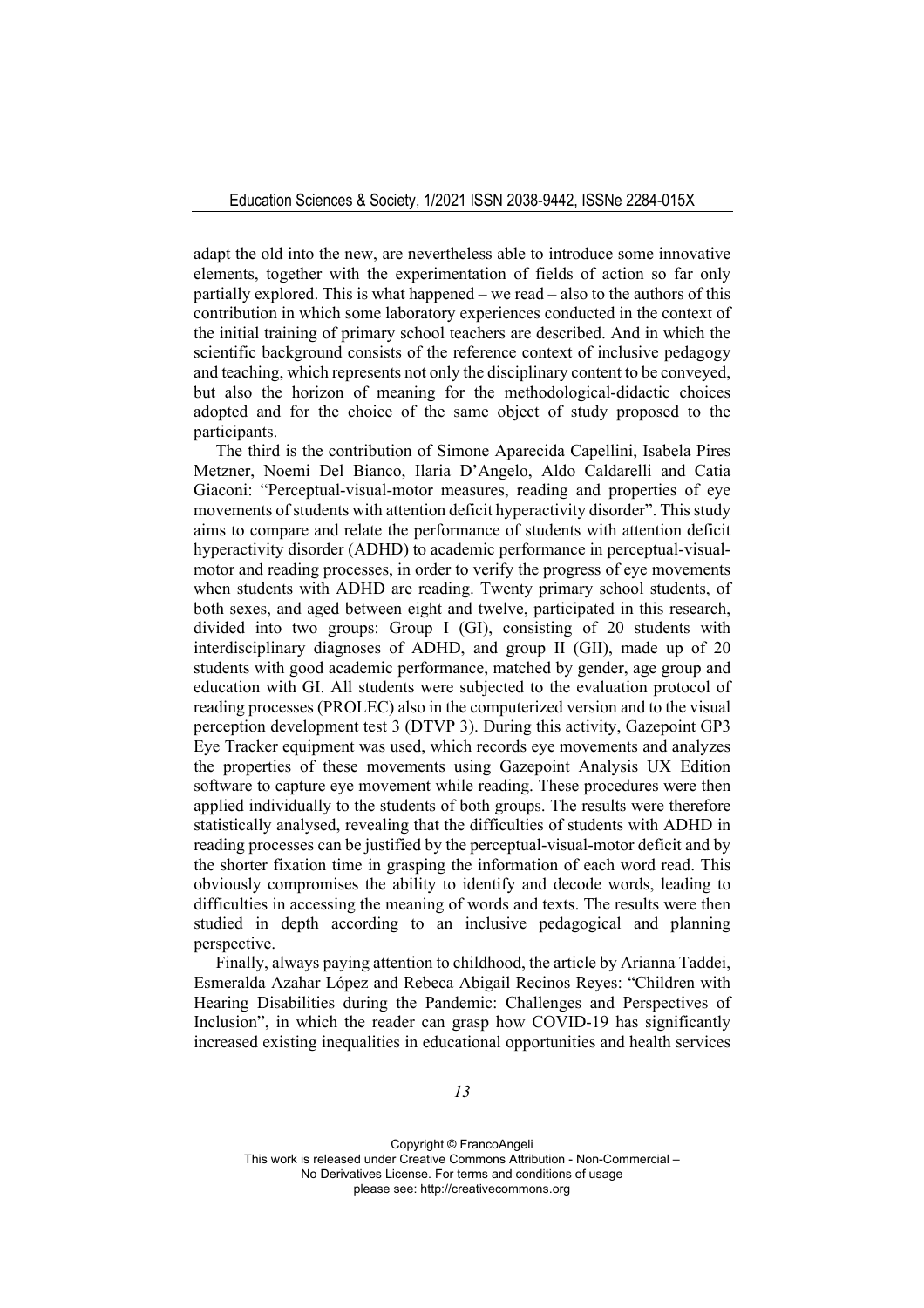for children with disabilities. The data collected by international agencies between 2020 and 2021 have shown, in fact, the increased risk of exclusion for children with disabilities, especially in developing countries. The marginalization of people with sensory disabilities during the pandemic has therefore further increased compared to the pre-Covid situation: the authors argue. Further, the barriers that children with hearing disabilities have encountered in accessing socio-educational and rehabilitation services are investigated, and reflect on the importance of social support in a flexible way for the various local actors. In this perspective, therefore, the Center of Attention for Communication, Hearing and Language of the Central American University José Simeón Cañas of El Salvador provides an educational and rehabilitation service aimed at children with hearing disabilities, transforming their methodologies and practices of inclusion. On the basis of these analyses, suitable prospects for action and research are consequently envisaged, capable of planning the future, starting from the lessons learned.

We then move on to the university, with two additional contributions.

The first is the contribution of Noemi Del Bianco and Laurel Mason. In "Specific Learning Disorders in Higher Education: the University of Arizona case study", the authors document the growth, over the past decade, of students with attention and learning disorders at universities around the world. The difficulties encountered by students during their academic career have led to an increase in the support services offered by universities to meet their needs. Also outlining an example of a program implemented in the United States by the "Salt Center" of the University of Arizona capable of achieving optimal results in favor of this specific population.

The second is by Gigliola Paviotti, Ilaria D'Angelo, Simone Capellini Aprecida and Catia Giaconi: "Inclusion in the University context and the role of internship in the education of students with disabilities: critical issues, perspectives and good practices". In it, the theme of university inclusion, today at the center of the national and international debate, identifies the reasons, which are linked to a significant increase in the number of students with disabilities enrolled at the university, as shown in the first report "Disability, DSA and access to university education", recently presented by ANVUR (National Agency for the Evaluation of the University and Research System) and by the CNUDD (National Conference of University Delegates for Disability). From this report several useful steps emerge for the insertion of university students, but also different critical dimensions that still require the attention of research and academic policies. Finally, the article examines the state of the art, focusing on the exploration of one of the critical issues of university inclusion, namely the role of internships in the educational experience of students with disabilities and in their life plan. Completion of